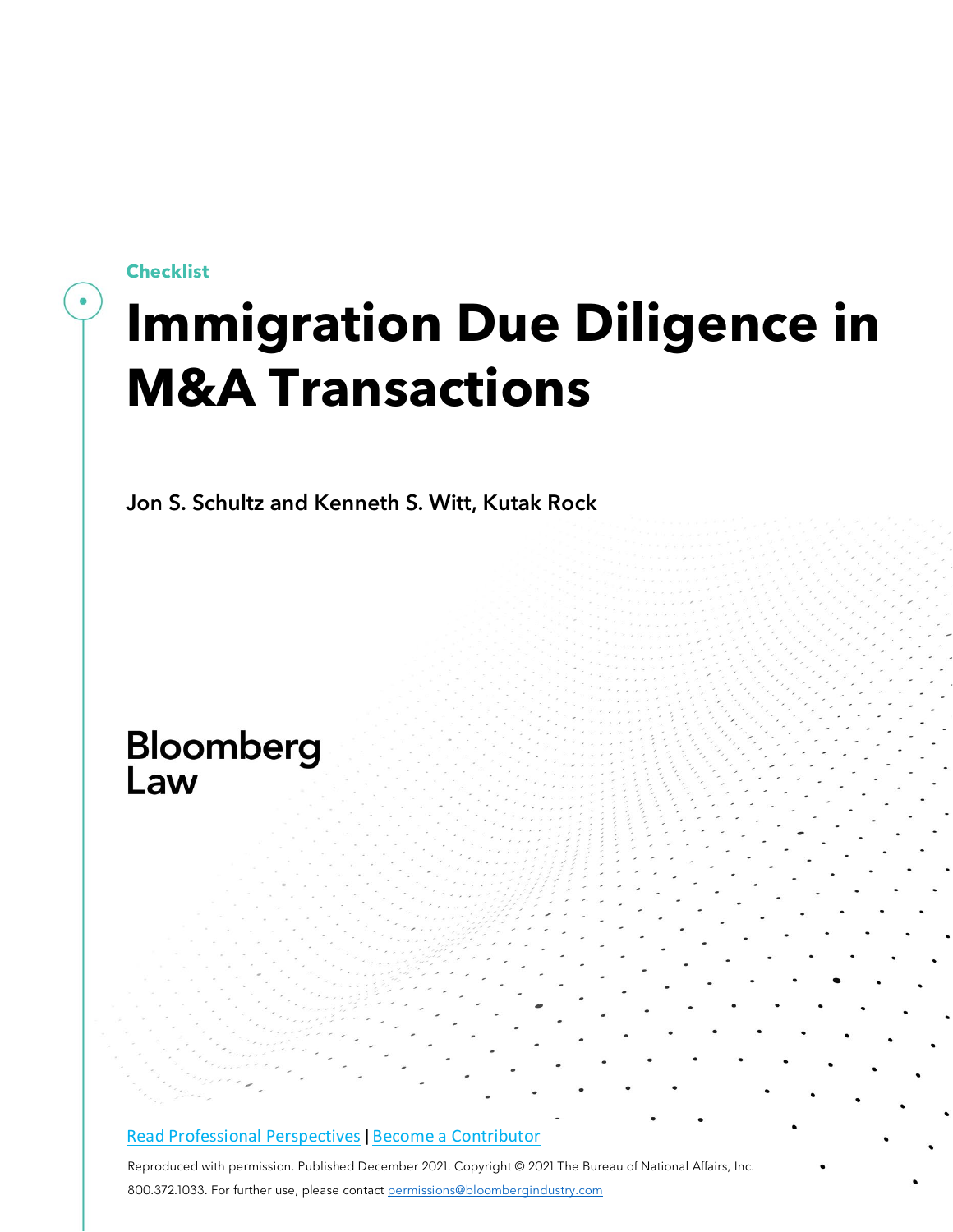### **Immigration Due Diligence in M&A Transactions**

*Contributed by [Jon S. Schultz](https://www.kutakrock.com/people/s/schultz-jon-s) and [Kenneth S. Witt,](https://www.kutakrock.com/people/w/witt-kenneth-s) Kutak Rock*

Due diligence in M&A transactions often requires a review of immigration-related issues. Most companies have a number of highly skilled key employees who hold H-1B visas or are being sponsored for lawful permanent residence. Acquiring such a company and integrating its business and workforce requires a specialized investigation and may have implications that do not align with normal business, corporate law, and tax concerns. To avoid costly mistakes, executives and their counsel should evaluate up front the immigration impact of an acquisition and evaluate whether to mitigate those impacts by revising the deal structure.

#### **M&A Factors to Consider**

Most employment-based immigration processes require employer sponsorship and are tied to the employing entity, job duties, location of work, and wages promised in a foreign worker's visa application. A change to any of these elements through an M&A transactions can trigger immigration-related issues. Practitioners should evaluate the following triggers when conducting M&A due diligence.

| <b>M&amp;A Effects</b>               | <b>Evaluation Items</b>                                                                                                                                                                                                       |
|--------------------------------------|-------------------------------------------------------------------------------------------------------------------------------------------------------------------------------------------------------------------------------|
| Change to<br><b>Employing Entity</b> | • Will the Federal Employer Identification Number (FEIN) of the sponsoring employer change?<br>• If a qualifying relationship with a foreign entity is required for visa status, will that qualifying<br>relationship change? |
| Change to Job<br>Duties              | . Will a visa employee's job duties change substantially after the M&A transaction? A substantial<br>change is one in which more than 50% of job duties differ.                                                               |
| Change to<br>Location of Work        | . Will the acquired employee work in a different county or metropolitan area after the M&A<br>transaction?                                                                                                                    |
| Change to Wages                      | . Will the acquired employee be paid lower wages after the M&A transaction?                                                                                                                                                   |

#### **Impact of M&A Transactions on Specific Immigration Processes**

The chart below discusses, by visa type, the specific rules and requirements implicated by M&A transactions.

| <b>Status</b> | <b>Rules &amp; Requirements</b>                                                                                                                                                                                                                                                                                                   |
|---------------|-----------------------------------------------------------------------------------------------------------------------------------------------------------------------------------------------------------------------------------------------------------------------------------------------------------------------------------|
| $H-1B$        | As a general rule, a change to the FEIN, location, occupation, or reduction in wages will<br>require the filing of an amended petition with USCIS. See USCIS, Adjudicator's Field Manual<br>31.2(e) (2010); USCIS, Draft Guidance on When to File an Amended H-1B Petition after the<br>Simeio Solutions Decision (May 21, 2015). |
|               | The exception to this rule is where an acquiring company assumes the predecessor's labor<br>condition application obligations (including the payment of wages), executes an affidavit to<br>that effect, and places it in the public access files for the affected H-1B employees. 20 C.F.R.<br>$§$ 655.730(e)(1)(2012).          |
| L-1 Visas     | L-I visas require common ownership and control between the U.S. employer and the foreign<br>affiliate from which an employee was transferred. A change to the qualifying relationship<br>caused by an M&A transaction will preclude eligibility for L-1 visa status. 8 C.F.R. §                                                   |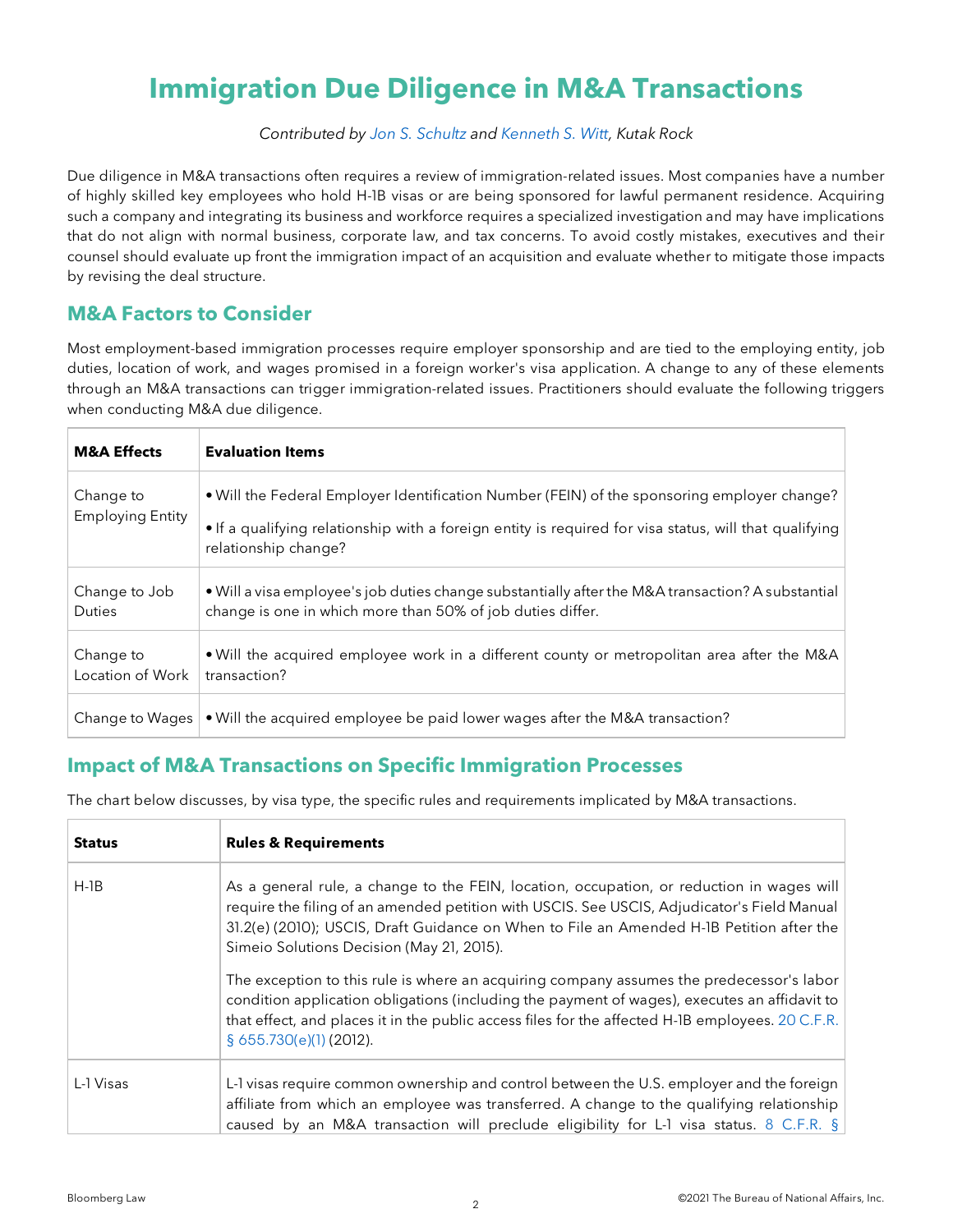|                                                       | $214.2(1)(7)(i)(C)$ (2011). In this instance, the acquiring entity should evaluate other visa types<br>for an acquired employee.                                                                                                                                                                                                                                                                                                                                                                                                                                                  |
|-------------------------------------------------------|-----------------------------------------------------------------------------------------------------------------------------------------------------------------------------------------------------------------------------------------------------------------------------------------------------------------------------------------------------------------------------------------------------------------------------------------------------------------------------------------------------------------------------------------------------------------------------------|
|                                                       | The exception is where the qualifying relationship survives the acquisition-as illustrated<br>below. Further, a substantial change to the employee's job duties will require an<br>amendment to be filed. However, changes to geography or to wages do not affect L-1 visa                                                                                                                                                                                                                                                                                                        |
|                                                       | employees.                                                                                                                                                                                                                                                                                                                                                                                                                                                                                                                                                                        |
| Pending Green Card<br>Applications                    | Employment-based green card sponsorship is a three-step process for most occupations.<br>The implications for M&A transactions depend on where in the process each employee<br>stands.                                                                                                                                                                                                                                                                                                                                                                                            |
|                                                       | Step 1 PERM Labor Certification. Changes to the FEIN, the occupation, the geographic<br>location, or a reduction of wages while the PERM is in process will likely invalidate the PERM<br>filing.                                                                                                                                                                                                                                                                                                                                                                                 |
|                                                       | In these instances, the acquiring entity must restart the PERM process.                                                                                                                                                                                                                                                                                                                                                                                                                                                                                                           |
|                                                       | Step 2 I-140 Pending or Approved. Changes to the occupation, the geographic location,<br>or a reduction of wages occurring after the I-140 filing will invalidate the PERM and I-140.<br>Changes to just the FEIN will require the filing of a new I-140 successor-in-interest petition.                                                                                                                                                                                                                                                                                          |
|                                                       | A successor may retain its predecessor's PERM and I-140 by filing a new I-140 establishing<br>that:                                                                                                                                                                                                                                                                                                                                                                                                                                                                               |
|                                                       | • The successor job is in the same occupation                                                                                                                                                                                                                                                                                                                                                                                                                                                                                                                                     |
|                                                       | • The employee continues to meet occupational requirements                                                                                                                                                                                                                                                                                                                                                                                                                                                                                                                        |
|                                                       | • The successor entity is able to pay the wage offered by the predecessor                                                                                                                                                                                                                                                                                                                                                                                                                                                                                                         |
|                                                       | • The successor acquired the essential rights and obligations of the predecessor necessary<br>to carry on the business in the same manner as the predecessor                                                                                                                                                                                                                                                                                                                                                                                                                      |
|                                                       | See USCIS, Policy Manual, Vol. 6, Part E, Ch. 3: Successor-in-Interest in Permanent Labor<br>Certification Cases (2021).                                                                                                                                                                                                                                                                                                                                                                                                                                                          |
|                                                       | If the acquiring entity is not an eligible successor in interest, it must restart the PERM and I-<br>140 processes.                                                                                                                                                                                                                                                                                                                                                                                                                                                               |
|                                                       | Step 3 Adjustment of Status. If at the time of an acquisition, an adjustment of status<br>application has been pending for fewer than 180 days, the I-140 is revoked upon termination<br>of the petitioning business. To overcome this, the acquiring entity must file a new I-140<br>successor-in-interest petition, and the successor must notify USCIS that it is changing the<br>basis of the adjustment of status application to the new I-140. See 8 C.F.R.205.1(a)(3)(iii)(D)<br>(2016); USCIS, Policy Manual, Vol. 7, Part A, Ch. 8: Transfer of Underlying Basis (2021). |
|                                                       | If the adjustment of status application has been pending for more than 180 days at the time<br>of acquisition, the foreign national is eligible to port their application to another employer<br>and/or location so long as the occupation is substantially similar. See USCIS, Policy Manual,<br>Vol. 7, Part E, Ch. 5: Successor-in-Interest in Permanent Labor Certification Cases (2021); see<br>also 8 C.F.R. § 245.25(a)(2)(i) (2016).                                                                                                                                      |
| Lawful Permanent<br>Residents (Green<br>Card holders) | Lawful permanent residents are eligible to work for any employer, in any occupation, and at<br>any wage greater than the applicable minimum wage. Their work authorization is generally<br>unaffected by M&A transactions.                                                                                                                                                                                                                                                                                                                                                        |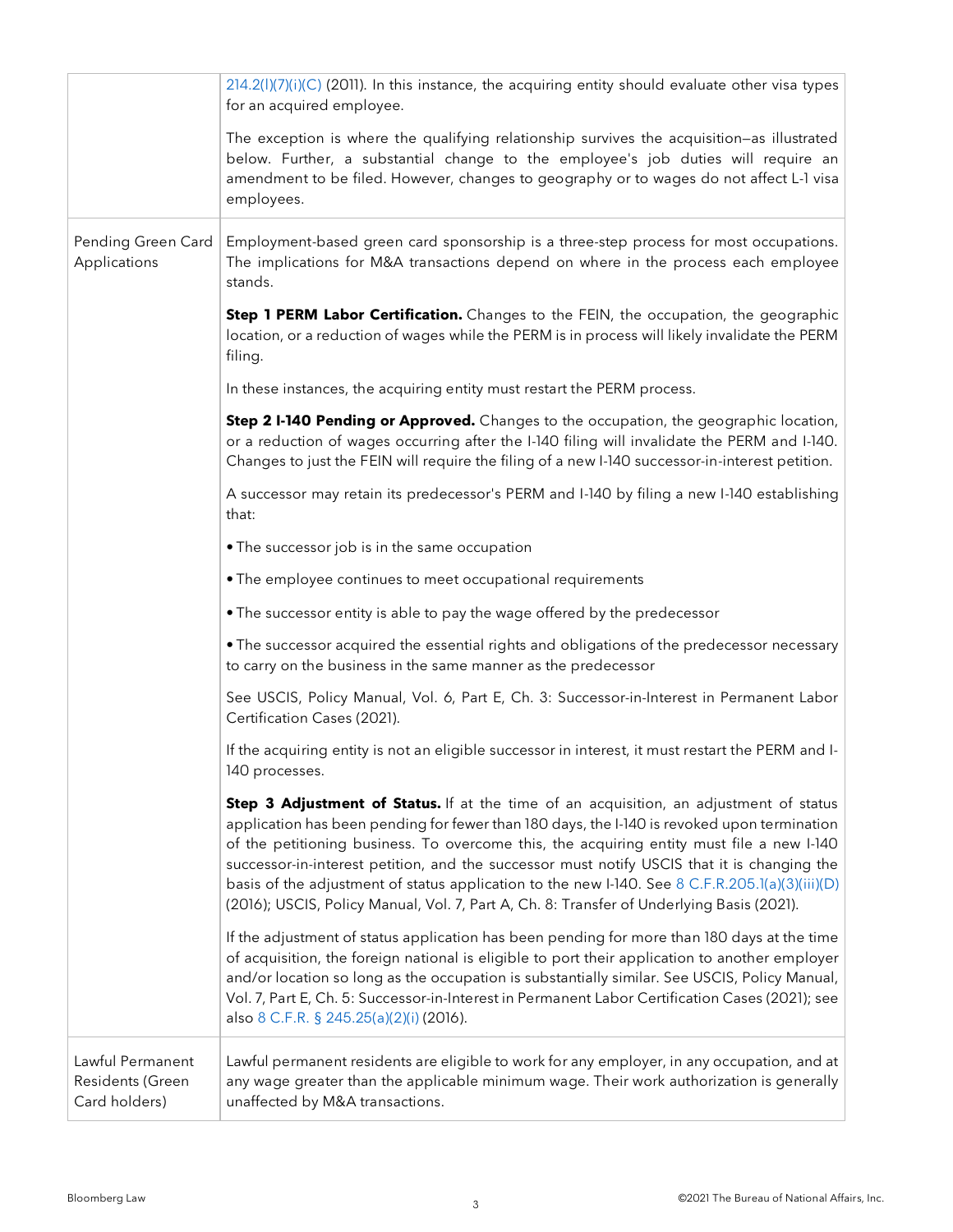Others Working on Employment Authorization Documents (EAD Cards) Most foreign nationals authorized to work with an EAD card may work for any employer. Their work authorization is generally unaffected by M&A transactions. F-1 student visa workers must notify their universities of any changes to their employer's FEIN, name, or occupation.

#### **Examples of Transactions & Immigration Impact**

The following tables illustrate the impact of common M&A transaction structures on visa workers.

| <b>Transaction</b>                                                                                                                                                                                                                                                                                                                                                                                                                                  | <b>Status &amp; Result</b>                                                                                                                                                                                                                                                                                                                                                                                                                                                                                                                                                                                                                                                                                                                                                                                                                                                                                                                      |
|-----------------------------------------------------------------------------------------------------------------------------------------------------------------------------------------------------------------------------------------------------------------------------------------------------------------------------------------------------------------------------------------------------------------------------------------------------|-------------------------------------------------------------------------------------------------------------------------------------------------------------------------------------------------------------------------------------------------------------------------------------------------------------------------------------------------------------------------------------------------------------------------------------------------------------------------------------------------------------------------------------------------------------------------------------------------------------------------------------------------------------------------------------------------------------------------------------------------------------------------------------------------------------------------------------------------------------------------------------------------------------------------------------------------|
| Private Equity Fund A acquires 100%<br>membership interest in sponsoring<br>Employer B from Foreign Company C.<br>Employer B continues its normal operations<br>after the transaction.<br>Sponsoring Employer B has:<br>• Three H-1B employees<br>• One L-1 employee<br>• One employee with an approved I-140<br>• One employee with an adjustment of<br>status pending for fewer than 180 days                                                     | H-1B: No impact as employer entity remains the same.<br>L-1: Employee loses their visa status and eligibility because the<br>qualifying relationship between Employer B and Foreign Company<br>C terminates.<br><b>I-140</b> : No impact as employer entity remains the same.<br>Adjustment of Status: No impact as employer entity remains the<br>same.                                                                                                                                                                                                                                                                                                                                                                                                                                                                                                                                                                                        |
| Tech Company A acquires Sponsoring<br>Employer B through a merger. Company A<br>is the survivor. Company A continues<br>sponsoring Employer B's work as a separate<br>division.<br>Sponsoring Employer B has:<br>• Three H-1B employees<br>. One employee with an approved I-140<br>• One employee with an adjustment of status<br>pending for fewer than 180 days<br>• One employee with an adjustment of status<br>pending for more than 180 days | H-1B: Tech Company A can rely on the successor-in-interest doctrine<br>because it has acquired the employment liabilities of Employer B but<br>must execute an Affidavit pursuant to 20 C.F.R.§ 655.730(e)(1).<br>I-140: Tech Company A can rely on the successor-in-interest<br>doctrine because it has acquired the employment liabilities of<br>Employer B and is continuing Employer B's operations but must file<br>a new I-140 successor-in-interest petition. It does not have to file new<br>PERM applications for affected employees.<br><b>Adjustment of Status:</b><br>Employee 1: Tech Company A must file a new I-140 successor-in-<br>interest petition and must notify USCIS to change the basis of the<br>adjustment of status to the new I-140.<br><b>Employee 2:</b> Tech Company A may file a port application to Tech<br>Company A because her adjustment of status application has been<br>pending for more than 180 days. |
| Tech Company A acquires substantially all<br>of sponsoring Employer B's assets through<br>an asset purchase agreement. The APA<br>requires Tech Company A to re-hire all of<br>Employer B's employees, but excludes all<br>employment liabilities of Employer B.                                                                                                                                                                                    | H-1B: Tech Company A must apply for new H-1B amendments for all<br>subject employee because it has excluded all of Employer B's<br>employment liabilities.<br>I-140: Tech Company A must restart the green card process-PERM<br>and I-140-because it has excluded all of Employer B's employment<br>liabilities.                                                                                                                                                                                                                                                                                                                                                                                                                                                                                                                                                                                                                                |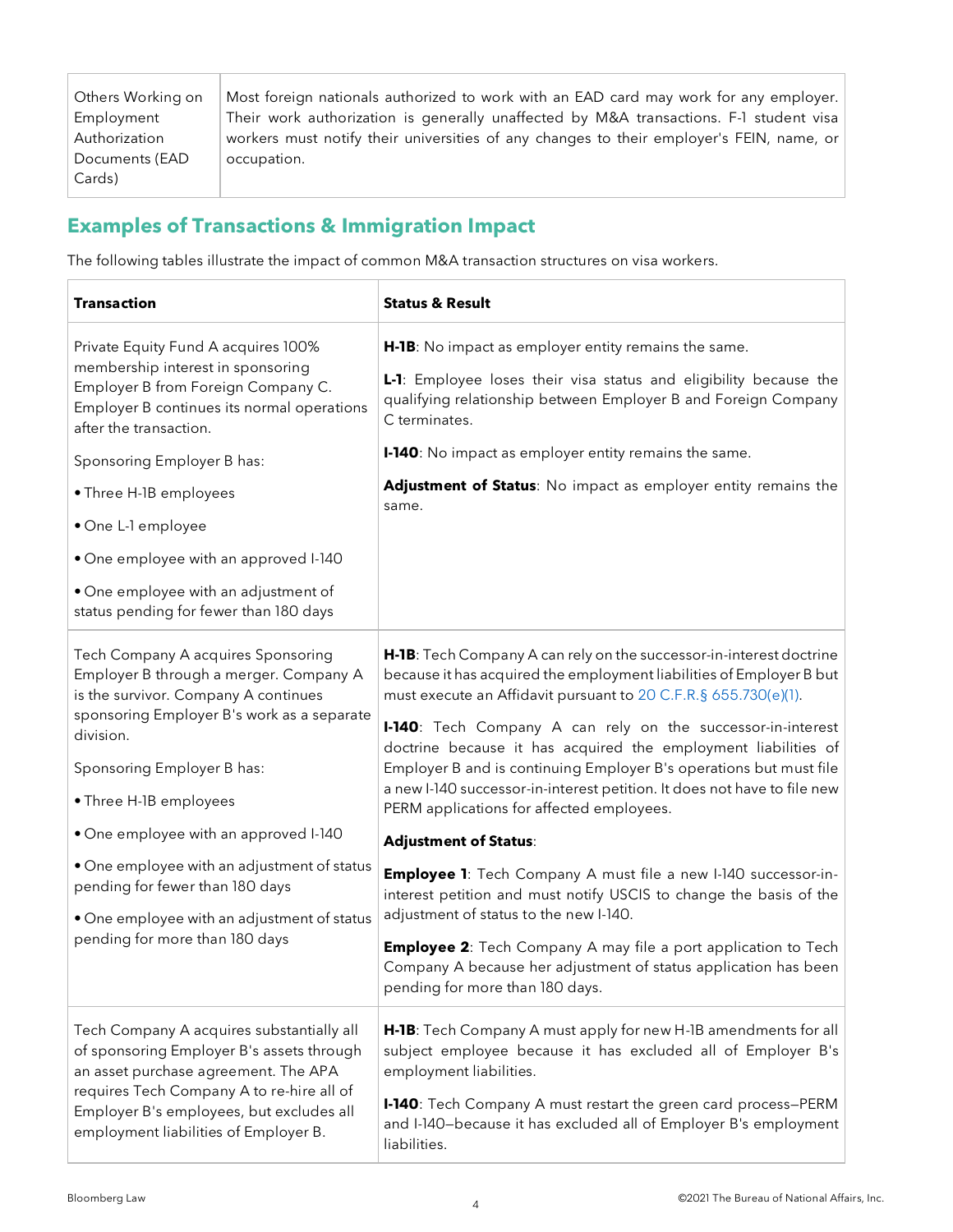| Employer B has:                                                                                                                                                                                                                                                                                                                                                                                      | <b>Adjustment of Status:</b>                                                                                                                                                                                                                                                                                                                                                                                                                                                                                                                                                       |
|------------------------------------------------------------------------------------------------------------------------------------------------------------------------------------------------------------------------------------------------------------------------------------------------------------------------------------------------------------------------------------------------------|------------------------------------------------------------------------------------------------------------------------------------------------------------------------------------------------------------------------------------------------------------------------------------------------------------------------------------------------------------------------------------------------------------------------------------------------------------------------------------------------------------------------------------------------------------------------------------|
| • Three H-1B employees                                                                                                                                                                                                                                                                                                                                                                               | <b>Employee 1:</b> Tech Company A must restart the green card process-<br>PERM and I-140-because it has excluded all of Employer B's<br>employment liabilities, and the adjustment of status has been<br>pending for fewer than 180 days.<br>Employee 2: The employee may file a port application to Tech<br>Company because the adjustment of status application has been<br>pending for more than 180 days.                                                                                                                                                                      |
| • One employee with an approved I-140                                                                                                                                                                                                                                                                                                                                                                |                                                                                                                                                                                                                                                                                                                                                                                                                                                                                                                                                                                    |
| • One employee with an adjustment of<br>status pending for less than 180 days                                                                                                                                                                                                                                                                                                                        |                                                                                                                                                                                                                                                                                                                                                                                                                                                                                                                                                                                    |
| • One employee with an adjustment of<br>status pending for more than 180 days                                                                                                                                                                                                                                                                                                                        |                                                                                                                                                                                                                                                                                                                                                                                                                                                                                                                                                                                    |
| Tech Company A acquires substantially all<br>of sponsoring Employer B's assets through<br>an APA to prevent Employer B's production<br>of a competing product. The APA requires<br>Tech Company A to re-hire all of Employer<br>B's employees and assumes the<br>employment liabilities of Employer B.<br>However, after the acquisition, Tech<br>Company A re-assigns employees to its<br>products. | H-1B: Tech Company A can rely on the successor-in-interest doctrine<br>because it has acquired the employment liabilities of Employer B but<br>must execute an affidavit pursuant to 20 C.F.R. 655.730(e)(1).<br>I-140: Tech Company A must restart the green card process-PERM<br>and I-140-because it is not carrying on the business of Employer B,<br>despite assuming employment liabilities.<br>Adjustment of Status: The employee may file a port application to<br>Tech Company A because the adjustment of status application has<br>been pending for more than 180 days. |
| Employer B has:                                                                                                                                                                                                                                                                                                                                                                                      |                                                                                                                                                                                                                                                                                                                                                                                                                                                                                                                                                                                    |
| • Three H-1B employees                                                                                                                                                                                                                                                                                                                                                                               |                                                                                                                                                                                                                                                                                                                                                                                                                                                                                                                                                                                    |
| . One employee with an approved I-140                                                                                                                                                                                                                                                                                                                                                                |                                                                                                                                                                                                                                                                                                                                                                                                                                                                                                                                                                                    |
| • One employee with an adjustment of<br>status pending for more than 180 days                                                                                                                                                                                                                                                                                                                        |                                                                                                                                                                                                                                                                                                                                                                                                                                                                                                                                                                                    |
| Tech Company A is a wholly owned<br>subsidiary of Foreign Megacorp.<br>Sponsoring Employer B is also a wholly<br>owned subsidiary of Foreign Megacorp.<br>Employer B is merged into Tech Company<br>A. Tech Company A is the survivor.<br>Company A continues Employer B's work<br>but moves all of Employer B's former<br>employees from Memphis to Houston.<br>Employer B has:                     | H-1B: Tech Company A must file H-1B amendments for all subject<br>employees due to the geographical change.<br>L-1: Tech Company A can rely on the successor-in-interest doctrine<br>as Tech Company A and Employer B share the same qualifying<br>relationship with Foreign Megacorp, and because L-1 visas are not<br>tied to geography.<br><b>I-140</b> : Tech Company A must restart the green card process-PERM<br>and I-140-due to the geographical change, despite satisfying the<br>successor-in-interest criteria.                                                        |
|                                                                                                                                                                                                                                                                                                                                                                                                      | <b>Adjustment of Status:</b> The employee may file a port application to<br>Tech Company A once the adjustment of status application has been<br>pending for more than 180 days.                                                                                                                                                                                                                                                                                                                                                                                                   |
| • Three H-1B employees                                                                                                                                                                                                                                                                                                                                                                               |                                                                                                                                                                                                                                                                                                                                                                                                                                                                                                                                                                                    |
| · Two L-1 employees                                                                                                                                                                                                                                                                                                                                                                                  |                                                                                                                                                                                                                                                                                                                                                                                                                                                                                                                                                                                    |
| • One employee with an approved I-140                                                                                                                                                                                                                                                                                                                                                                |                                                                                                                                                                                                                                                                                                                                                                                                                                                                                                                                                                                    |
| • One employee with an adjustment of status<br>pending for more than 180 days                                                                                                                                                                                                                                                                                                                        |                                                                                                                                                                                                                                                                                                                                                                                                                                                                                                                                                                                    |
| Tech Company A is a wholly owned<br>subsidiary of Foreign Megacorp.<br>Sponsoring Employer B is also a wholly<br>owned subsidiary of Foreign Megacorp.<br>Employer B is merged into Tech Company                                                                                                                                                                                                     | H-1B: Tech Company A may not rely on the successor-in-interest<br>doctrine due to the lower wages. It may file H-1B Amendments to<br>reflect lower wages, so long as they are justified by lower occupation                                                                                                                                                                                                                                                                                                                                                                        |